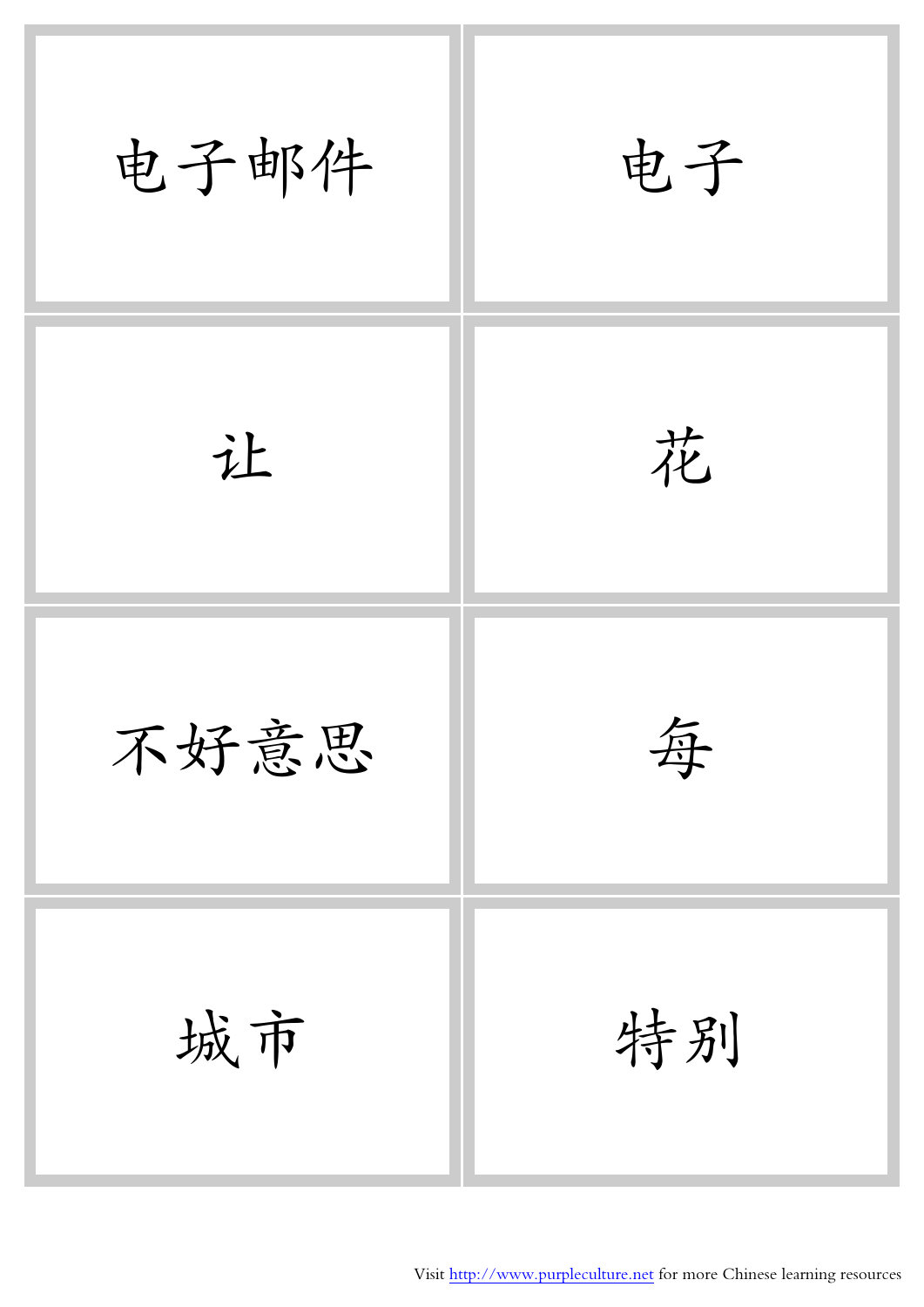#### [diàn](http://www.purpleculture.net/mp3/dian4.mp3) [zǐ](http://www.purpleculture.net/mp3/zi3.mp3) electronic; electron (particle physics)

# [diàn](http://www.purpleculture.net/mp3/dian4.mp3) [zǐ](http://www.purpleculture.net/mp3/zi3.mp3) [yóu](http://www.purpleculture.net/mp3/you2.mp3) [jiàn](http://www.purpleculture.net/mp3/jian4.mp3)

email; Classifiers: 封

#### [huā](http://www.purpleculture.net/mp3/hua1.mp3)

surname Hua; flower; blossom; Classifiers: 朵 ; fancy pattern; florid; to spend (money, time)

### [ràng](http://www.purpleculture.net/mp3/rang4.mp3)

to yield; to permit; to let sb do sth; to have sb do sth; to make sb (feel sad etc)

[měi](http://www.purpleculture.net/mp3/mei3.mp3) each; every

## [bù](http://www.purpleculture.net/mp3/bu4.mp3) [hǎo](http://www.purpleculture.net/mp3/hao3.mp3) [yì](http://www.purpleculture.net/mp3/yi4.mp3) [si](http://www.purpleculture.net/mp3/si5.mp3)

to feel embarrassed; to find it embarrassing; to be sorry (for inconveniencing sb)

[tè](http://www.purpleculture.net/mp3/te4.mp3) [bié](http://www.purpleculture.net/mp3/bie2.mp3)

especially; special; particular; unusual

[chéng](http://www.purpleculture.net/mp3/cheng2.mp3) [shì](http://www.purpleculture.net/mp3/shi4.mp3)

city; town; Classifiers: 座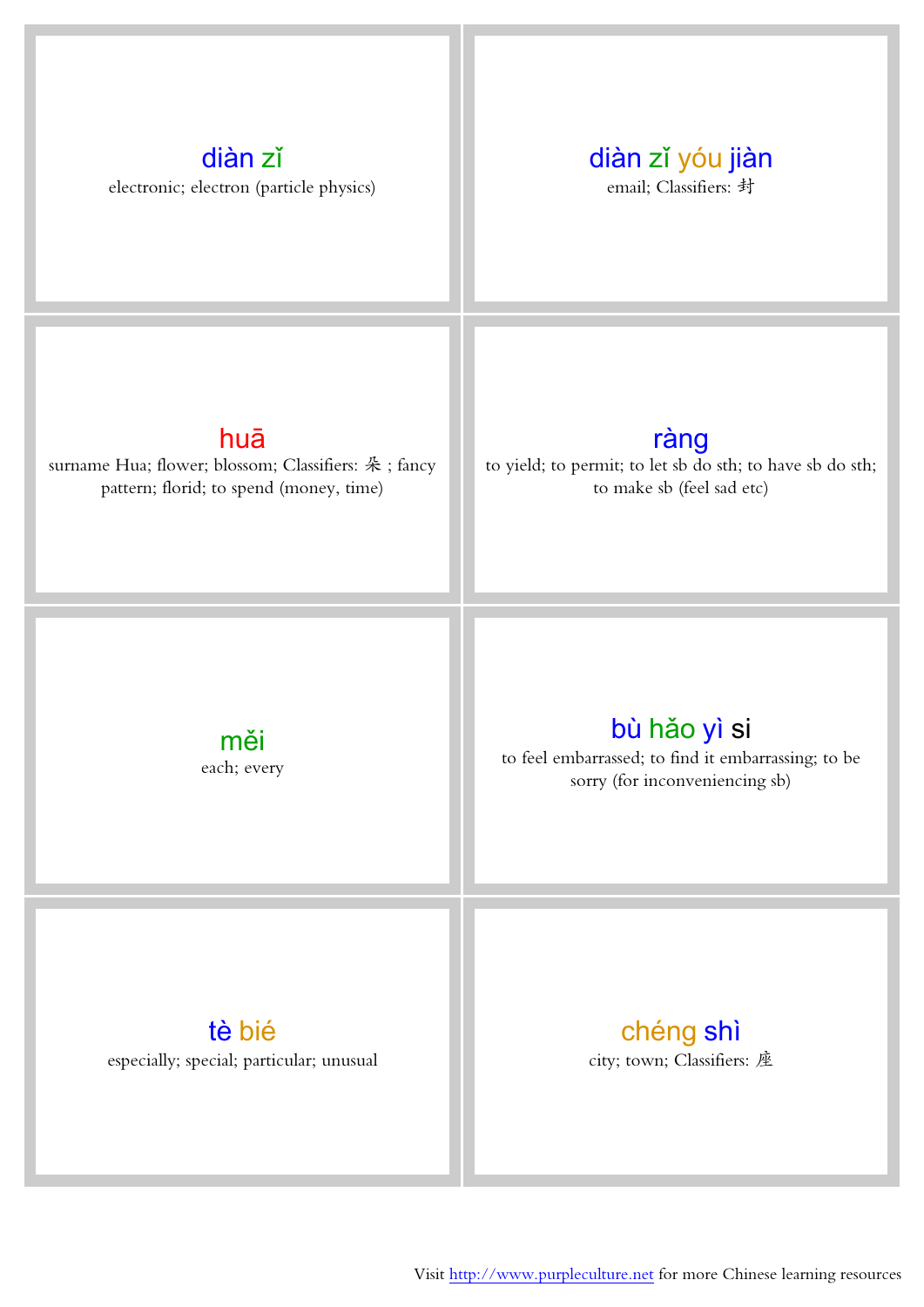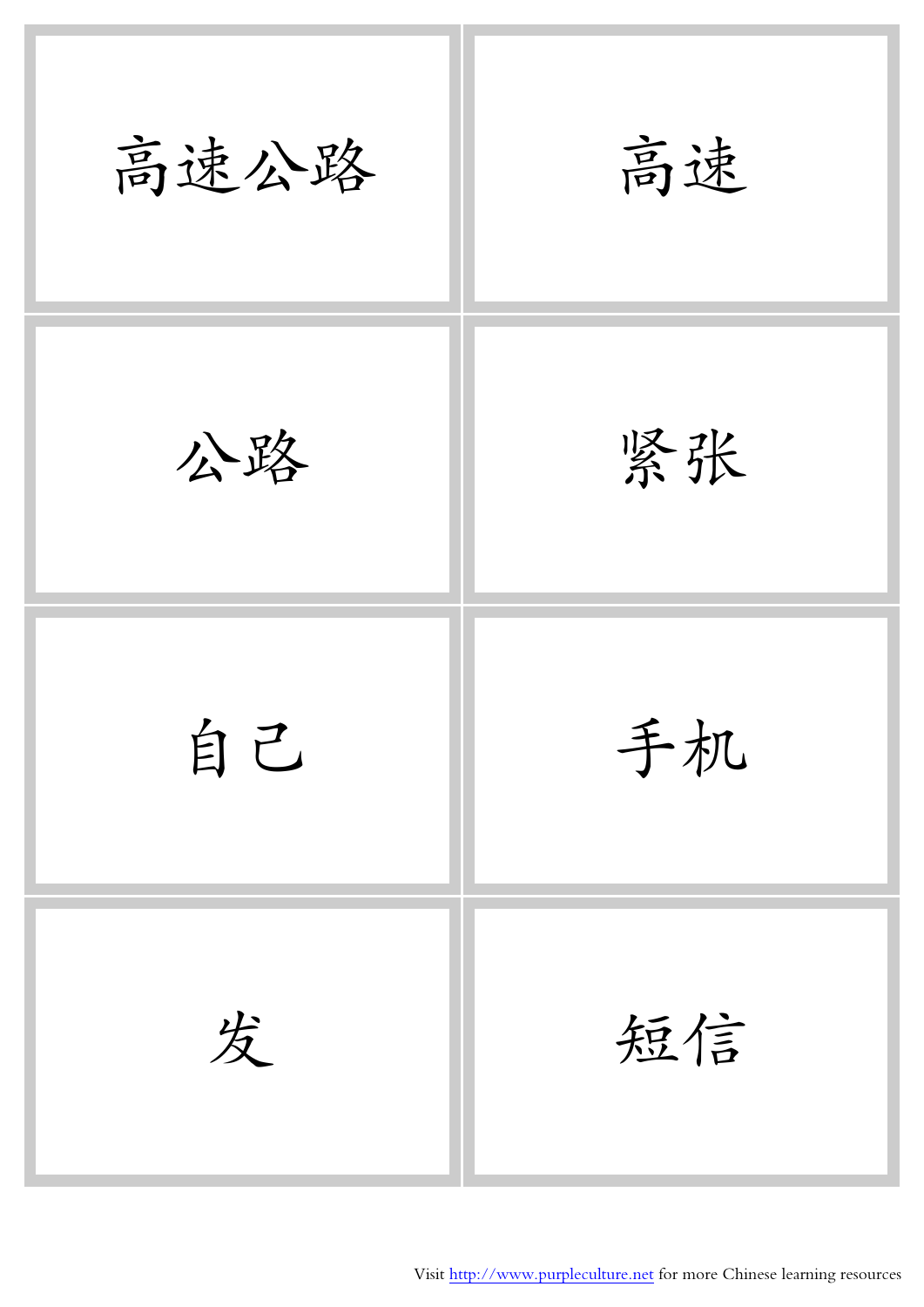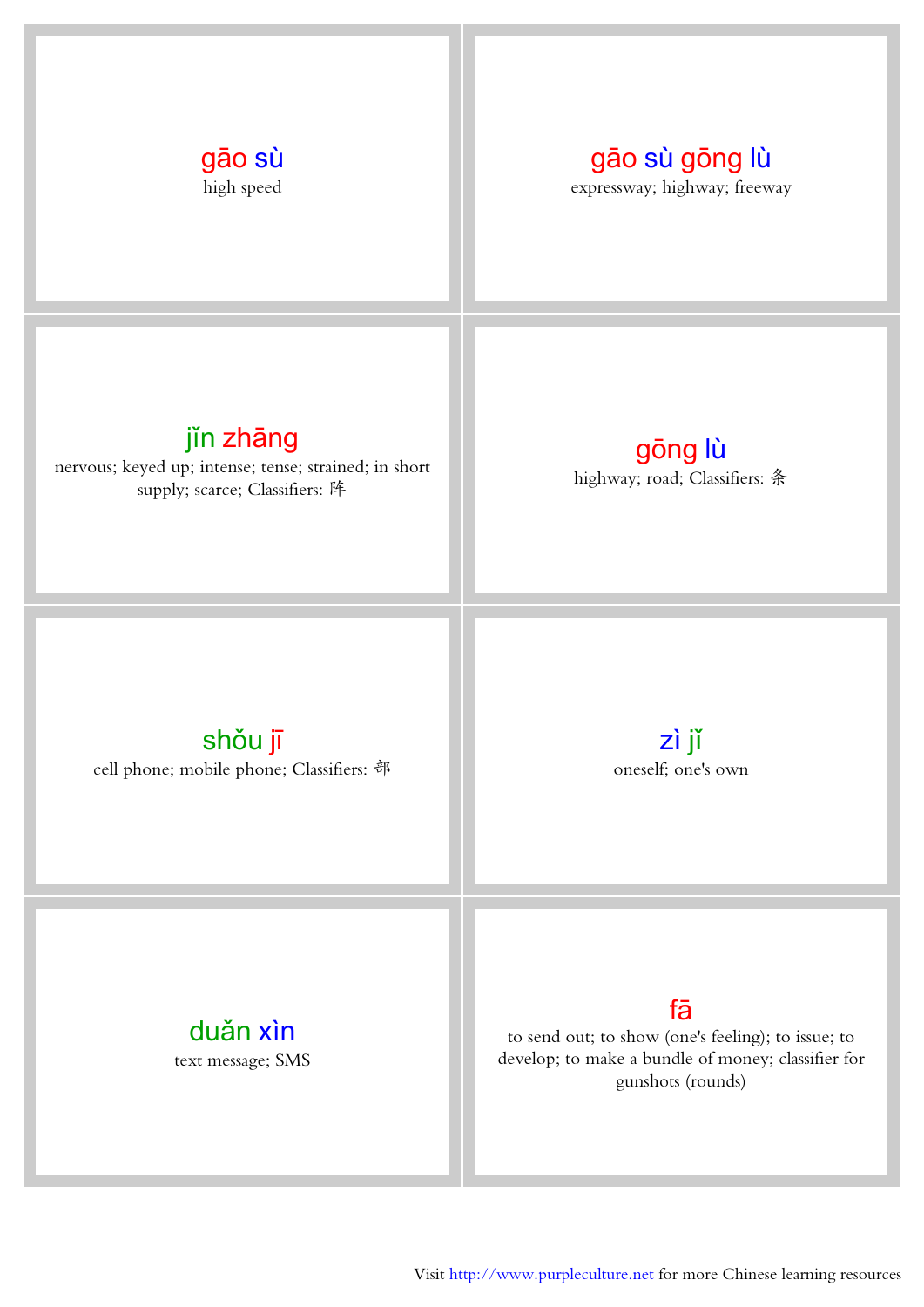| 新年 | 快乐 |
|----|----|
|    |    |
|    |    |
|    |    |